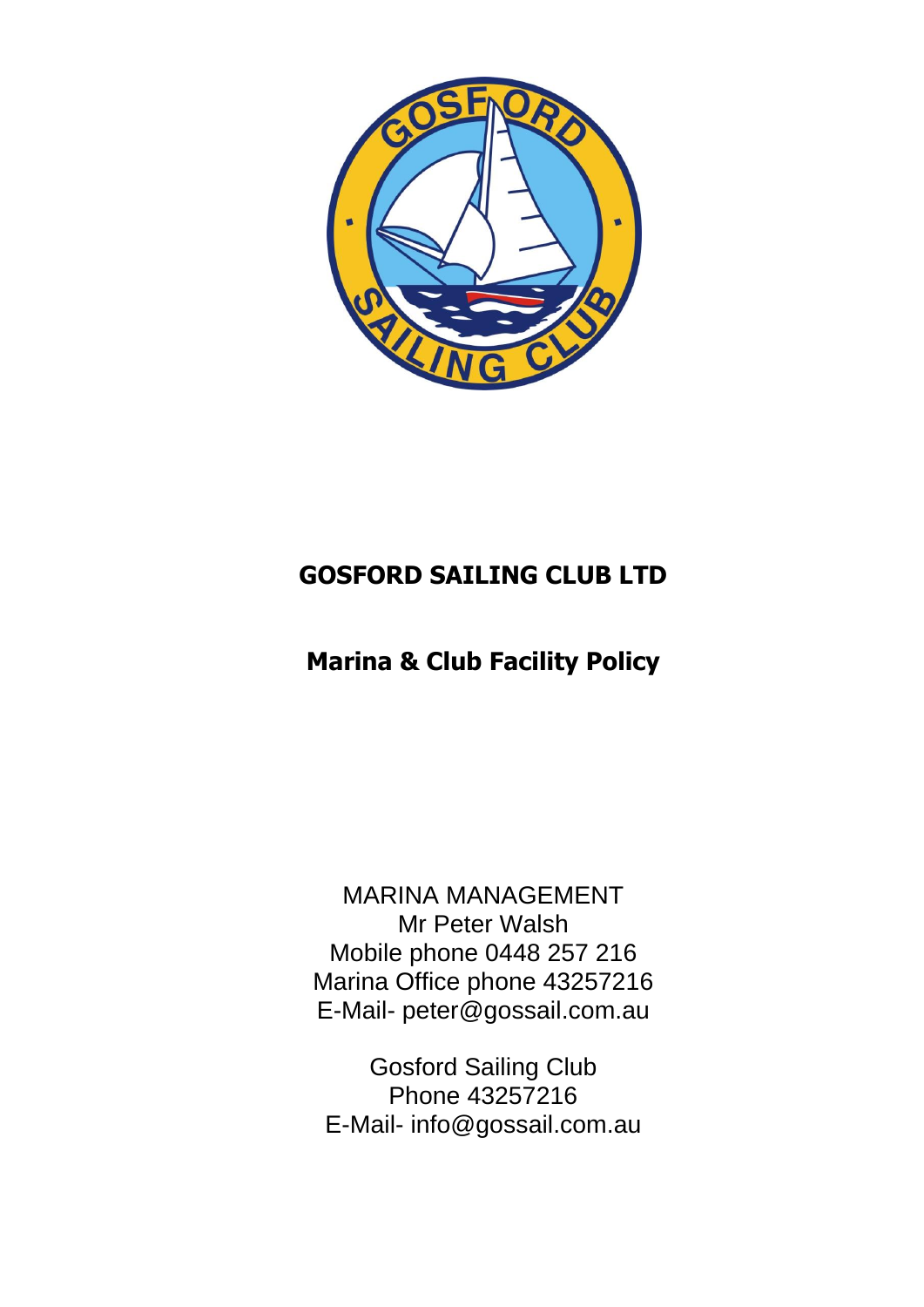# **Contents**

| <b>INTRODUCTION</b>                          |                                            |  |  |
|----------------------------------------------|--------------------------------------------|--|--|
| <b>Definitions</b>                           | $\overline{2}$                             |  |  |
| <b>Governing Legislations</b>                |                                            |  |  |
| Posting of Notice                            | $\begin{array}{c} 3 \\ 3 \\ 3 \end{array}$ |  |  |
| <b>Procedural Forms</b>                      |                                            |  |  |
|                                              |                                            |  |  |
| <b>MARINA REGULATIONS</b>                    |                                            |  |  |
| <b>MANAGEMENT</b>                            | 4                                          |  |  |
| Measurement                                  | 4                                          |  |  |
| Length/Beam/displacement/Height              | 4                                          |  |  |
| <b>BERTHING</b>                              | 5                                          |  |  |
| <b>Permanent Berths</b>                      | 5                                          |  |  |
| <b>Casual Berths</b>                         | 5                                          |  |  |
| <b>Loading Zones</b>                         | $\,6$                                      |  |  |
| Hardstand                                    | $\,6$                                      |  |  |
| <b>Boatshed</b>                              | $\,6$                                      |  |  |
| Rigging/Launching Area                       | $\,6$                                      |  |  |
| <b>Designated Area</b>                       | $\,$ 6 $\,$                                |  |  |
| <b>MOORING</b>                               | $\,$ 6 $\,$                                |  |  |
| <b>MARINA USERS</b>                          | $\,6$                                      |  |  |
| Delegated users                              | $\overline{7}$                             |  |  |
| Licensees                                    | $\overline{7}$                             |  |  |
| <b>Marina Tenant</b>                         | 7                                          |  |  |
| Marina Facility user                         | $\overline{7}$                             |  |  |
| Casual                                       | $\overline{7}$                             |  |  |
| <b>Visitor</b>                               | 7                                          |  |  |
| Contractor                                   | 7                                          |  |  |
| Guest                                        | 7                                          |  |  |
| <b>ACCESS</b>                                | 7                                          |  |  |
| <b>SECURITY</b>                              | $\bf 8$                                    |  |  |
| <b>CONTRACT WORK</b>                         | 8                                          |  |  |
| <b>FUEL</b>                                  | 9                                          |  |  |
| <b>BOATSHED</b>                              | $\boldsymbol{9}$                           |  |  |
| <b>LAUNCHING AND BEACHING OF VESSELS</b>     | 9                                          |  |  |
| <b>NAVIGATION</b>                            | 10                                         |  |  |
| <b>ENVIRONMENT PROTECTION/WASTE</b>          | 10                                         |  |  |
| <b>FIRE/EMERGENCY DEVICES</b>                | 10                                         |  |  |
| <b>CRANE</b>                                 | 10                                         |  |  |
| <b>PUMP OUT FACILITY</b>                     | 11                                         |  |  |
| <b>MARINA TOLLEY/CART</b>                    | 11                                         |  |  |
| <b>POWER</b><br><b>WATER</b>                 | 11<br>12                                   |  |  |
| <b>SHOWER/TOILETS</b>                        | 13                                         |  |  |
|                                              |                                            |  |  |
| <b>PETS</b><br><b>SPONSORED ACTIVITIES</b>   | 13<br>13                                   |  |  |
|                                              | 13                                         |  |  |
| <b>STRUCTURE</b><br><b>HEALTH AND SAFETY</b> |                                            |  |  |
| <b>DAMAGE</b>                                | 13<br>14                                   |  |  |
| <b>BEHAVIOUR</b>                             | 14                                         |  |  |
|                                              |                                            |  |  |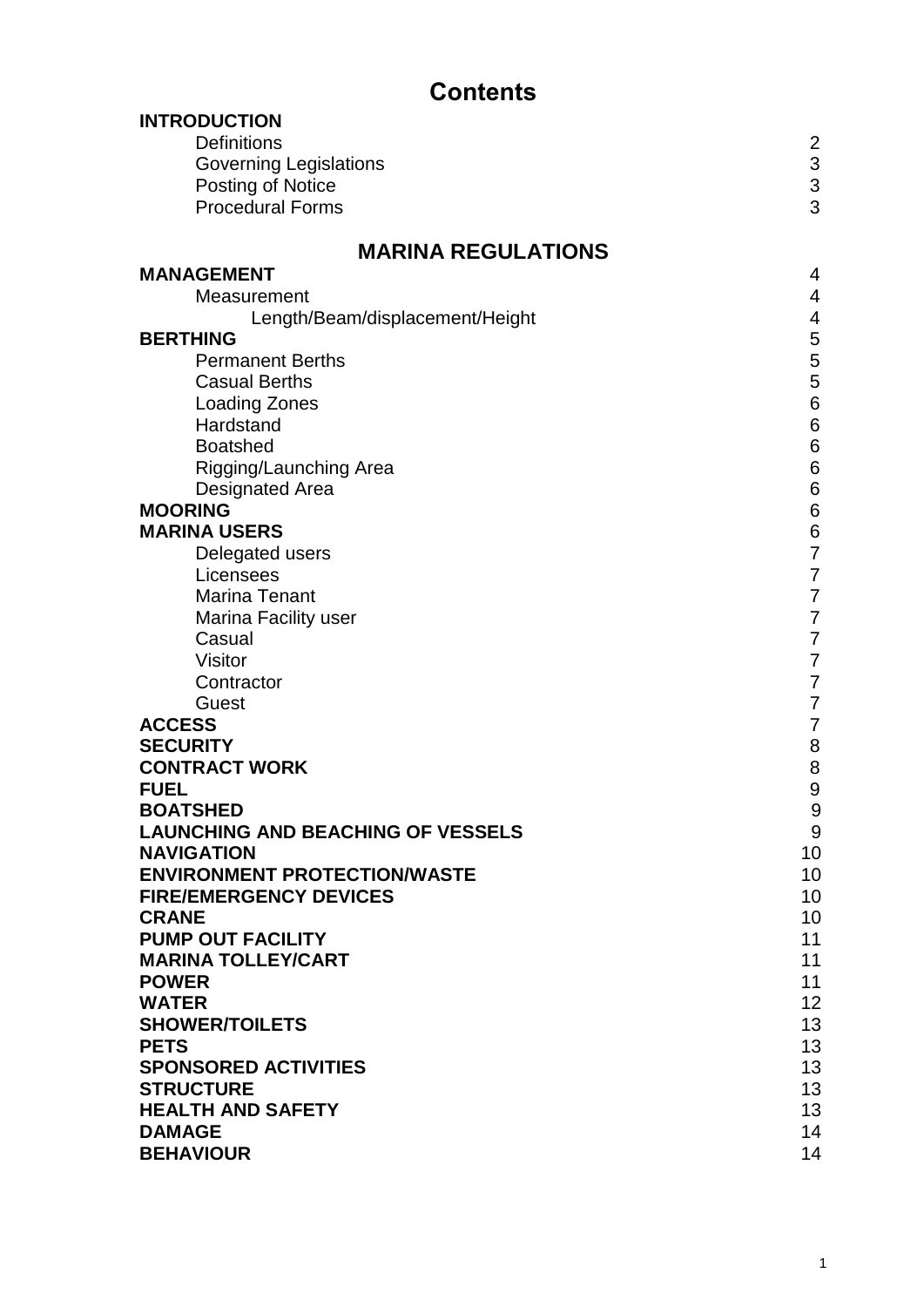## **INTRODUCTION**

Gosford Sailing Club Ltd. is the sole owner and operator of the marina facility. The Board of Gosford Sailing Club is the governing body regarding the operating and regulation of this facility.

The marina was provided for the benefit of members and guests to enjoy all aquatic activities undertaken by the Club. Primarily the facility is to provide for the sport of sailing, with the inclusion of any other aquatic related activities approved by the Board. The facility provides for guests to visit and patronise our Club. It is important to remember that this is a private marina operated by the Club and as such, all users are expected to abide by the Club and Marina Regulations.

The marina was never intended as a maintenance or repair facility. However, forms of general maintenance or repair approved may be undertaken in accordance with this Policy. Contractors shall abide by the regulations outlined.

This information is provided for all users of this facility.

## **DEFINITIONS**

GSC- means Gosford Sailing Club Ltd., referred to as" the Club"

CCGFC- Central Coast Game Fishing Club

Marina Manager- The person appointed by the Board to manage the facility

Marina Assistant- A person appointed by the Marina Manager to assist in the management of the facility

Marina- All floating and fixed structures on the Club's land over water, including the hardstand area, rigging area, launching area, boat storage area, storage area or other area used for aquatic activity in and or near the Club. This shall include any Club swing moorings. Also, known as the Facility or Structure.

BIA- New South Wales Boating Industry Association

EPA- Environmental Protection Agency

Contractor/ sub-contractor- A person other than a boat owner, who is not an employee of the BIA or GSC and is engaged to undertake repair, maintenance or service work on vessels within the marina. To be referred to as a contractor.

Berthing- includes any short or long term mooring or placement of a vessel to the facility including any trailer, trolley or transport device.

Marina User- those people authorised by the Club to use the facility

Volunteer- those members offering services in a Club, Sailing or Sailability capacity

Mooring-the attachment or placement of a vessel in or to the facility

Senior Staff- defined in Club By-Laws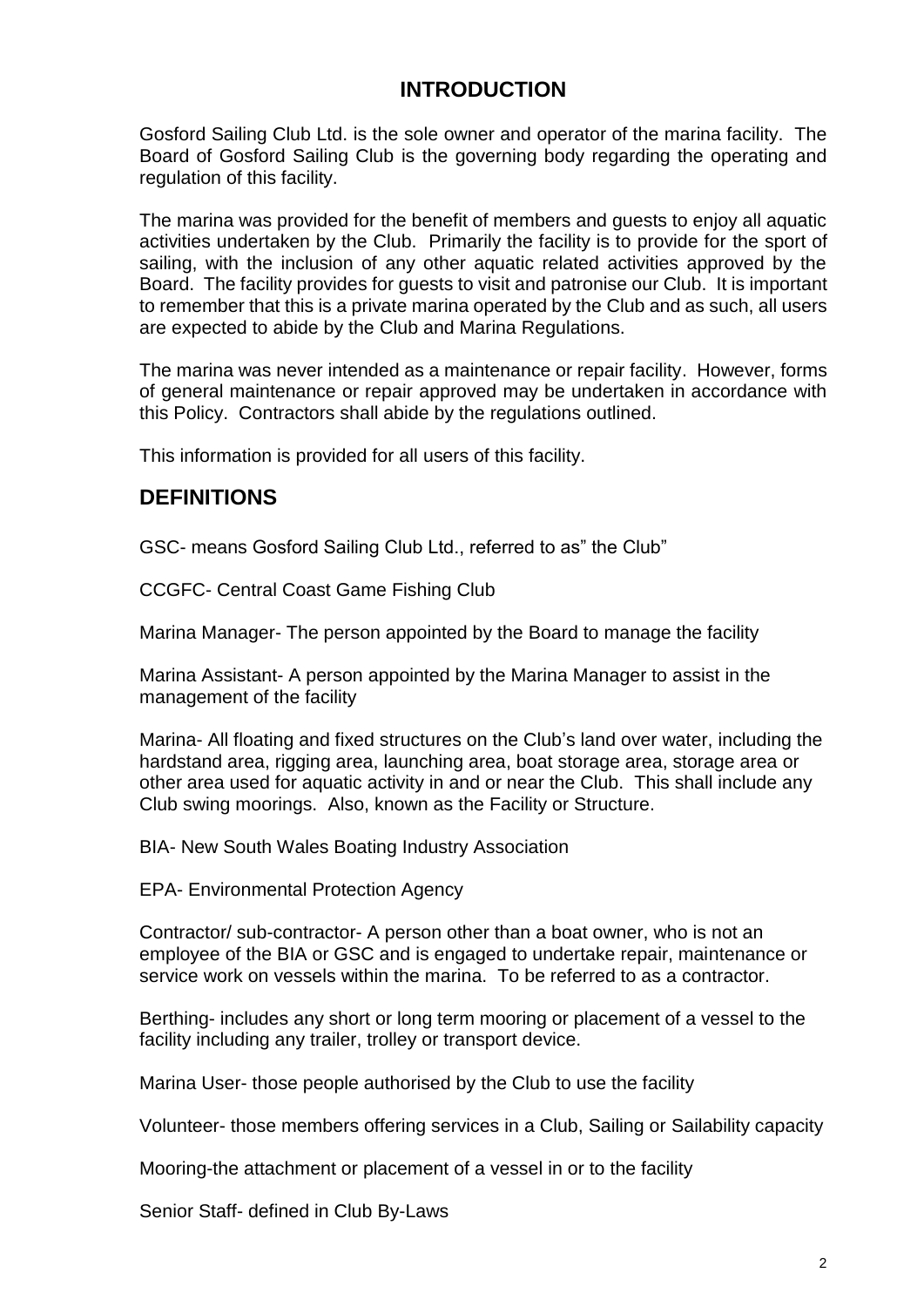S.I. - The International System of Units (Système International) the metric system.

Delegated Person- A member working under delegated duties limited to the authority granted by the Marina Manager.

Responsible Person- defined in the Crimes Act 1940

MIA- Marina Industry Association

PPC- Personal protective clothing

#### **GOVERNING LEGISLATIONS (NOT LIMITING)**

Gosford Sailing Club Constitution Gosford Sailing Club By-Laws Gosford Sailing Club Disciplinary Policy Gosford Sailing Club Code of Conduct CCGFC Constitution CCGFC By-Laws CCGFC Angling Rules Crimes Act 1940 Protection of the Environment Operations Act 1997 Work Health and Safety Act 2011 Work Health and Safety Regulation 2011 Marine Pollution Act 2012 Marine Safety Act 1998 Maritime Services Act 1935 Navigation Act 1901 Registered Clubs Act 2010

#### **POSTING OF NOTICE**

This document shall be available to all Marina Users on the Club website.

It is the responsibility of all facility users to maintain currency to the Policy, regulations and current operational standards to the facility.

Safety and currency items will be posted on the Club website or in emergency situations relayed to users.

#### **PROCEDURAL FORMS**

All documents relating to berthing in annexures mentioned shall be available in person at the Marina Managers Office, GSC Office during working hours and the Bar Supervisor out of normal trading hours.

No berthing is permitted without express permission by management.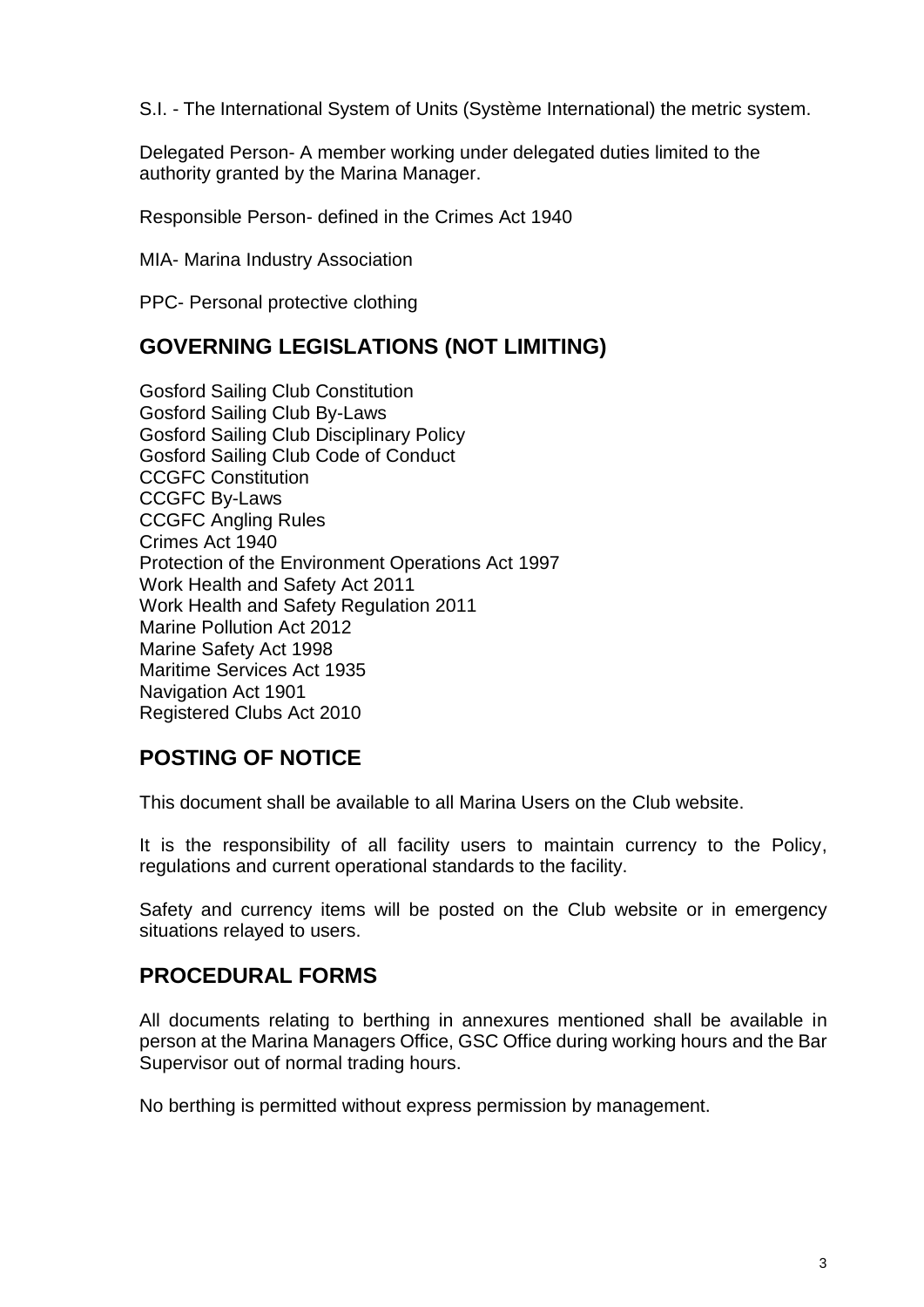# **MARINA REGULATIONS**

## **MANAGEMENT**

The Marina Manager shall manage this facility in accordance with these regulations and the direction of the Board.

Management reserves the right to refuse access to any contractor or individual.

All berthing must be approved by the Marina Manager.

Should a conflict occur between a member/visitor and the Marina Manager that cannot be resolved by these regulations, the aggrieved party may appeal to the Board. That appeal must be in an acknowledged form of written communication.

Marina/Facility Fees will be determined and reviewed by the Board regularly.

Management may at its sole discretion, move a vessel to another mooring or area and shall not be liable in negligence or otherwise for any damage to or loss or theft of the vessel, its fittings and accessories of any goods and effects therein occurring because of any such move.

Marina Assistants work under the authority of the Marina Manager.

Volunteers work under the direction of the Marina Manager.

Delegated person/s work under the direction of the Marina Manager.

Any member in contravention of this policy may be liable to GSC By-Laws and subsequent disciplinary actions.

#### **MEASUREMENT**

The measurement of a vessel shall be determined by the Club. The guideline for the length and beam of a vessel is included below. The Club reserves the measurement of vessels regardless of manufacturer's specifications, the S.I. system shall be accepted for measurement and determined by the Marina Manager.

The measurement of a vessel shall determine its ability to use or occupy the facility.

#### **Length/Beam/Displacement/Height**

The length of a vessel shall be determined from the extreme bow including any sprit, rigging, anchor or temporary appendage to the extreme rear of the vessel including any structure, davit, dingy, rigging or bumpkin.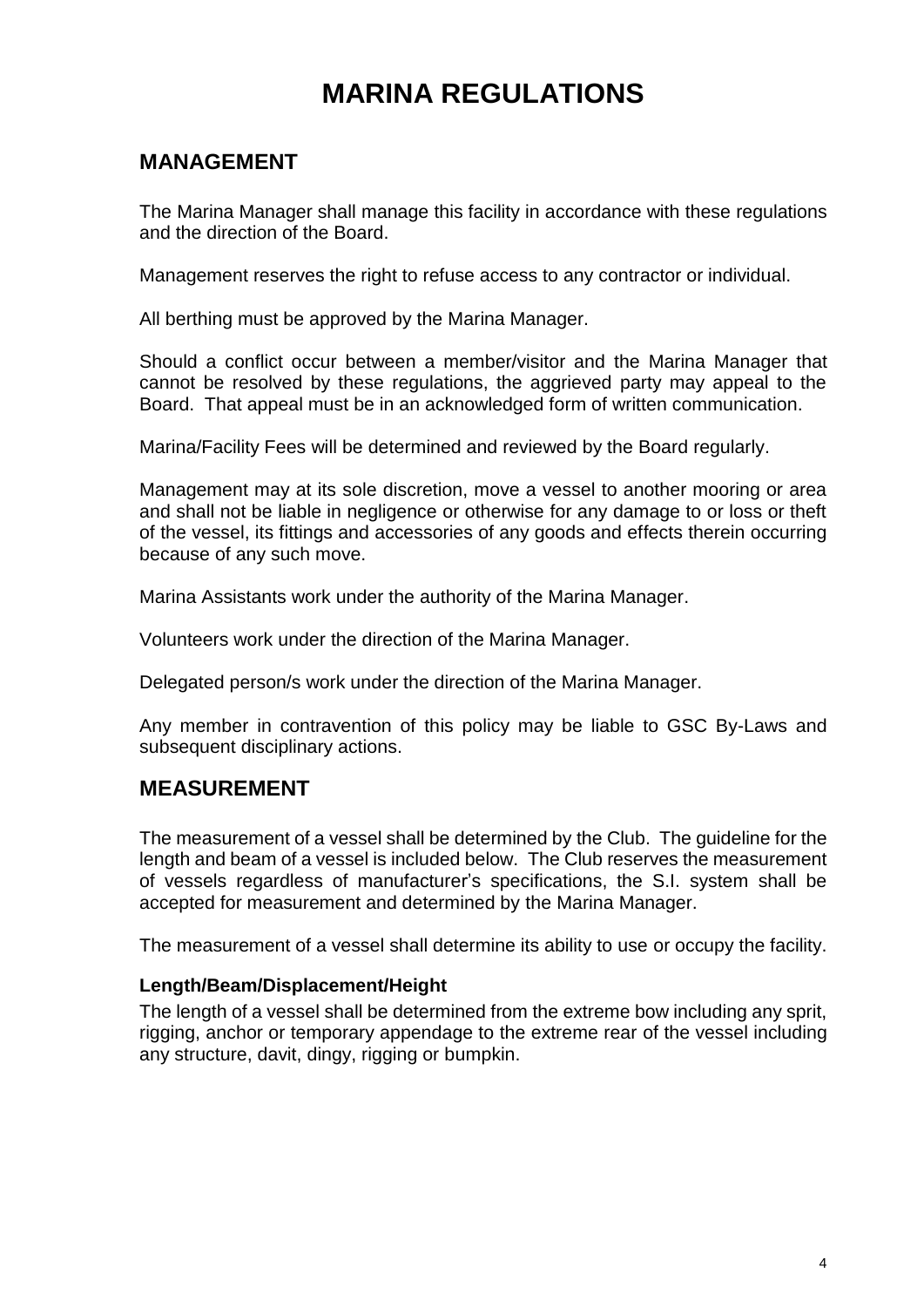

The beam of a vessel shall be determined from the extreme port to starboard hull and include any rigging, outrigging or other structure outside the hull.

The displacement of a vessel shall be determined by the Marina manager and manufacturer's recommendation with full vessel capacity. This may include any device required to manoeuvre the vessel in the facility.

The height of a vessel shall be determined from the lowest point of draught to the extreme of any vertical structure include any rigging, aerial or other structure.

The Marina Manager may allocate berths or facility areas appropriate to vessels complying to the management requirement.

The Marina Manager may allow oversize vessels to berth. The oversize length must comply to no more than 18% of the berth allocated. Oversize vessels in berths need to comply with navigation and safety for other facility users.

Oversize vessels shall be subject to an oversize fee.

Any modification altering measurement to a vessel under licence or berthing permission in the facility shall inform the Marina Manager prior to any such alteration.

Berthing agreement may be nullified on modification.

Licence agreement may be nullified on modification.

#### **BERTHING**

**Permanent Berths** are those areas inside the Marina structure.

Access to Permanent Berths is strictly limited to Licensees (owners) only. Entry to this area is not permitted to other vessels without the prior approval of the Marina Manager.

**Casual Berths** are the areas on the outside perimeters of both the Northern and Southern Arms and other floating structures including Club swing moorings, some parts of the hardstand/rigging/storage area or other Club property.

Casual Berthing in the designated areas is available during daylight and Club trading hours only. Overnight Berthing may be permitted on application to Marina Manager. A registration form can be obtained from the Marina Manager, the Club Office or Bar Staff. Contact must be made prior to and confirmed before berthing. The Marina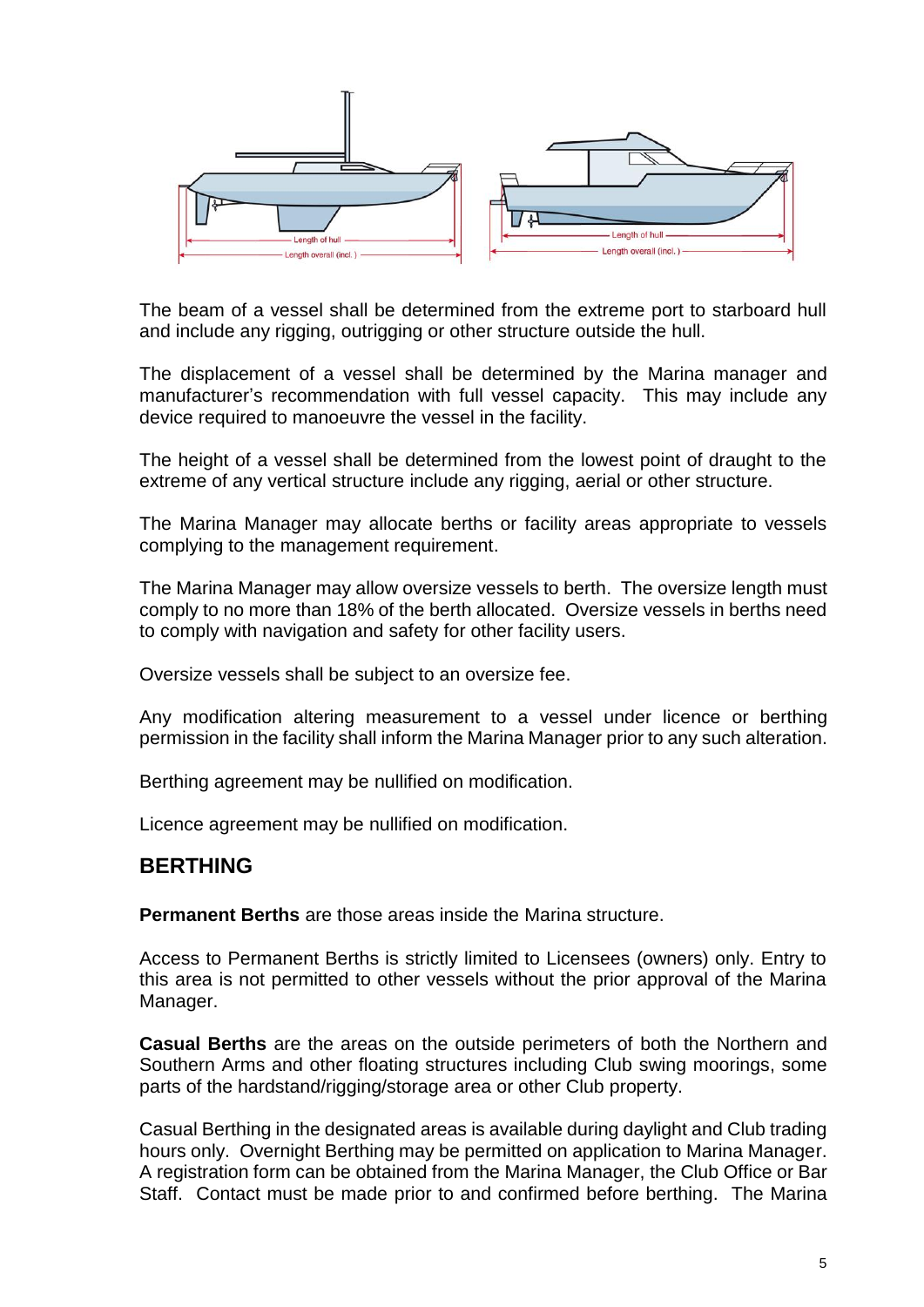Assistant, volunteer or senior staff member present at the club in the absence of the Marina Manager may determine the casual berthing arrangement.

Berthing Fees apply per the following categories; -

- o Dependant on a vessels LOA (length overall)
- o Dependant on a vessels beam (width)
- o Dependant on a vessels displacement
- o Dependant on Water or power supply needs
- o Dependant on trailer/trolley and crane needs
- o Dependant on storage area availability and vessel usage
- o GSC Sailing, Life, Fully Paid and Boat Owner Members
- o Temporary or visitor membership
- o Period of berthing
- o Regatta or event negotiated
- o Other determined by the Board

**Loading Zones** include the most western sides and ends of both arms and are designated zones for "drop off" and "pick up" only.

Loading Zones are to be used only for dropping off or picking up of people and/or supplies and equipment. Under no circumstances may vessels be berthed or tethered in these areas.

**Hardstand**- that area designated for the storage of Etchells or other trailer/trolley bound vessels.

**Boat Shed**- that area designated for the storage of appropriate sized vessels within the Club House.

**Rigging/Launching Area**- that area designated for the rigging and launching of vessels for aquatic activity.

**Designated areas-** those areas designated by the Marina Manager for a specific purpose either permanently or on a temporary basis. Signage may be placed regarding any such areas.

Facility users may not occupy, reside temporarily or permanently on the facility without the Marina Manager's approval or regulatory requirement.

#### **MOORING**

All facility users shall comply with the directions and/or recommendations of the marina Manager regarding the secure mooring or storage of vessels.

Mooring lines must be appropriate to the overall size and displacement of the vessel accommodated in the berth as outlined in the following table: -

| <b>Vessel length</b> | <b>Silver Rope</b> | <b>Nylon Rope</b> | <b>Braided Rope</b> |
|----------------------|--------------------|-------------------|---------------------|
| Up to 8 metres       | <b>12 mm</b>       | 10mm              | 8mm                 |
| 8-10 metres          | 14mm               | 10 <sub>mm</sub>  | 10mm                |
| 10-12 metres         | 16mm               | 14mm              | 10mm                |
| 12-14 metres         | 18 <sub>mm</sub>   | 16 <sub>mm</sub>  | 12mm                |
| $14 - 15$ metres     | 20mm               | 18 <sub>mm</sub>  | 14mm                |
| $15 + metres$        | 24mm               | 20mm              | N/A                 |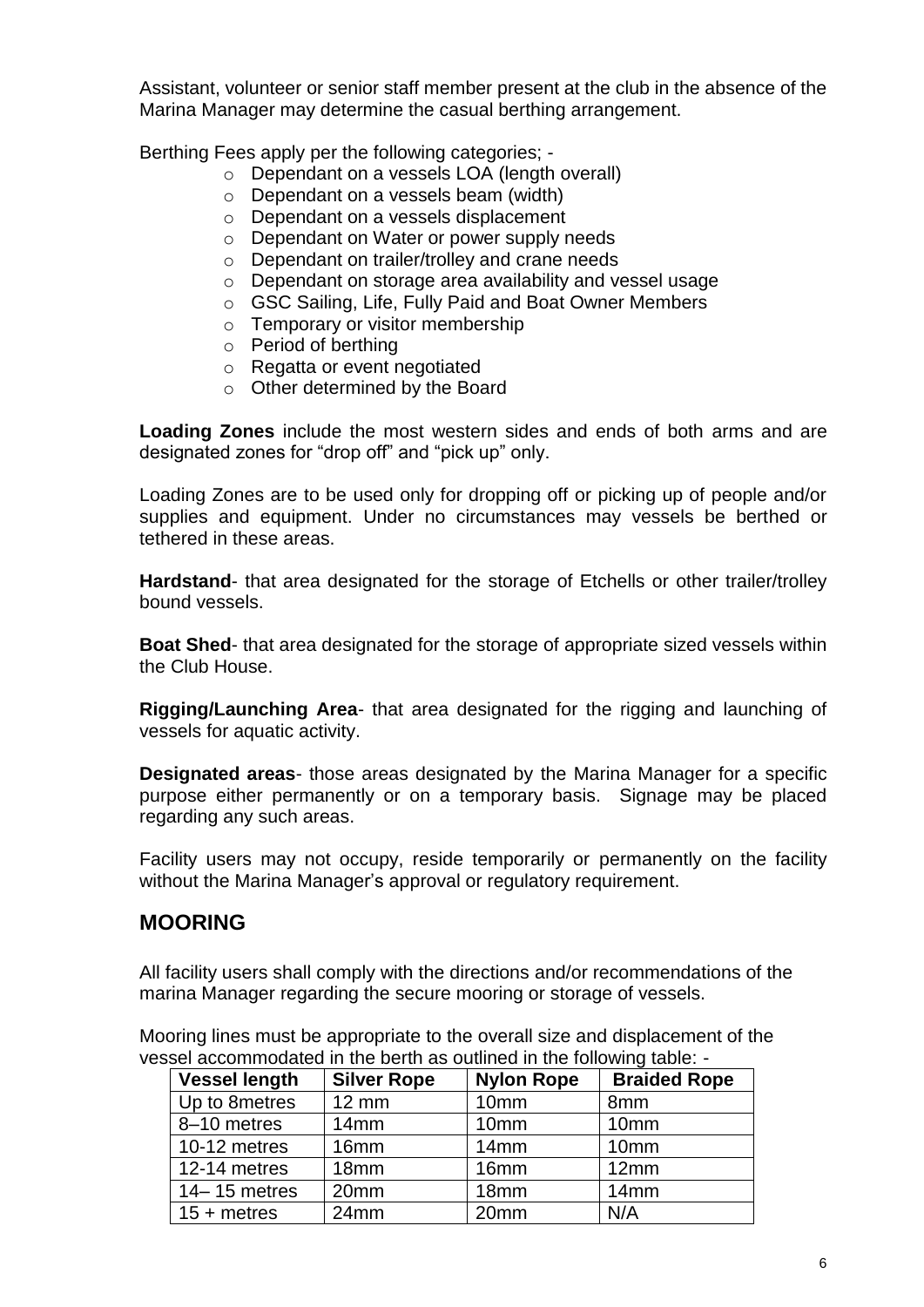The rope and layouts are recommended minimums and the final set-up will vary according to the size and positioning of the strong points of the vessel.

The final installation must be at least equivalent to these standard requirements. All mooring lines are to be spliced. All splices to have minimum four tucks per splice. Installation of new mooring lines must be reported to the Marina Manager, as soon as possible, to arrange for an inspection.

It is the responsibility of each user to moor/secure/store their vessel in a manner adequate for that vessel to be secure and not cause any damage.

All marina users shall ensure mooring/power and water lines are neatly and safely placed for the free movement and use of the facility and all facility users.

#### **MARINA USERS**

**Delegated User**- a delegated user includes any person authorised by the Marina Manager or the Board to allow operation of the facility for an authorised activity.

**Licensees-** A member/s under contract with the Club for the use of berth.

**Marina Tenant**- A member or person/s under a sub-contract of a licensee for the use of a berth or a person under an agreement with the Club for use of the Hardstand, Boat Storage area or any other area designated by the Club.

**Marina Facility User-** a member authorised for limited use of the facility

**Casual-** A member or person/s occupying the facility, including a swing mooring on a short term and management negotiated basis.

**Visitor**- A visitor is considered a person or party that is a non-member of the Club, approved by the Marina Manager or delegated person to utilise the facility.

**Contractor**- A person contracted or sub-contracted to undertake commercial activities upon the facility.

**Guest**- A guest is the responsibility of the marina user. Guests are those members/non-members that are associated to a moored or berthed vessel. Guests may include but are not limited to those persons visiting a vessel on the facility or those invited to observe an event or occurrence.

Facility users are entitled to use various facilities offered under terms of agreement for the payment of services and level of berthing or usage. The facilities made available are detailed in each contract undertaken with management.

#### **ACCESS**

Access to the facility is authorised by the Marina Manager.

Access may be restricted or refused by the Marina Manager due to safety or maintenance.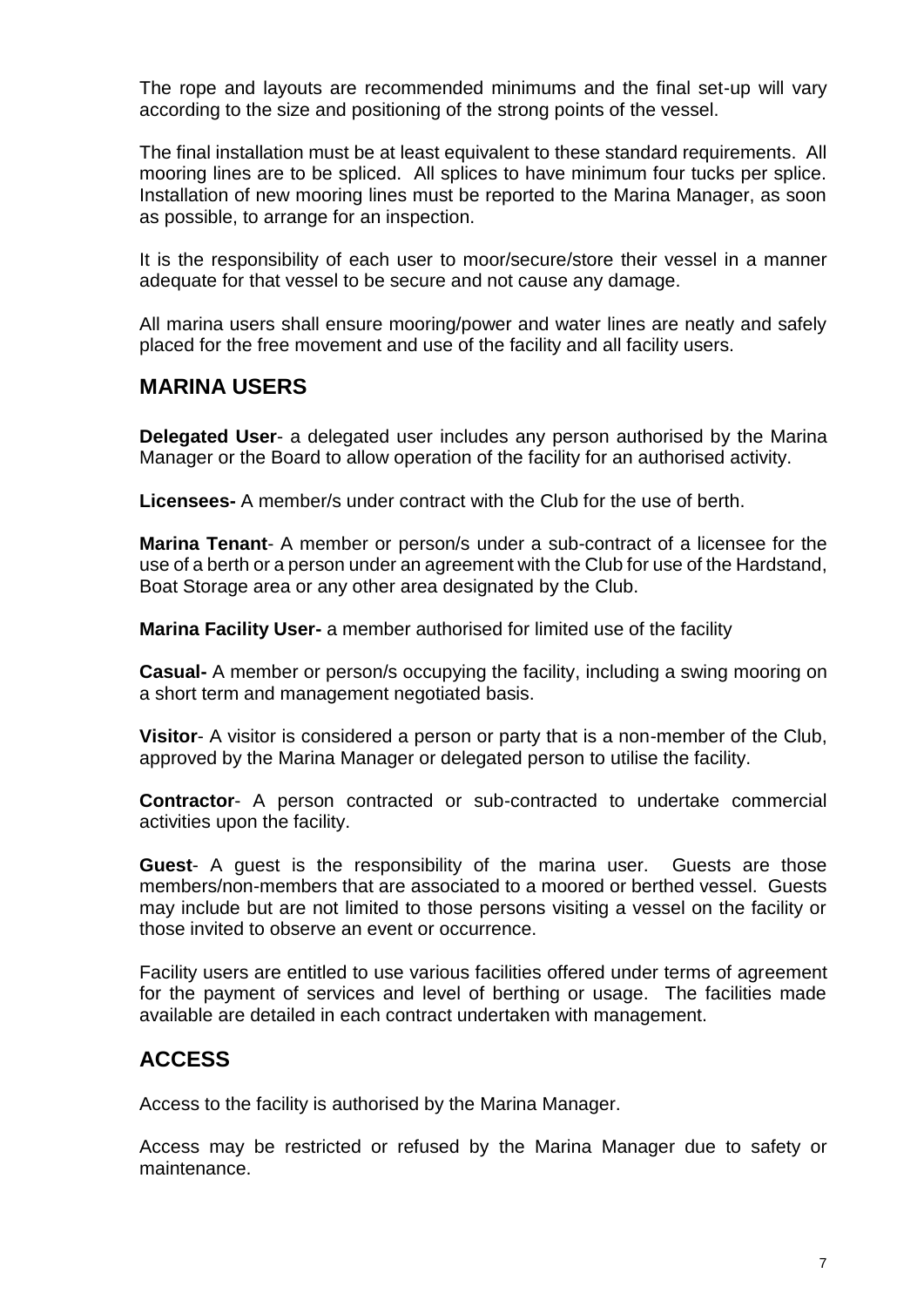Access to the gated area of the facility is by issue and use of an electronic Fob or Key. The gate is not to be restrained in an open position. Bar staff may access the area on behalf of a facility user out of Marina Manager's hours of operation.

Access to the Boat Storage area is provided by the Marina Manager during working hours. Bar staff may access the area on behalf of a facility user out of Marina Manager's hours of operation.

Access to the rigging area of the facility is provided by the Marina Manager during working hours. Bar staff may access the area on behalf of a facility user out of the Marina Manager's hours of operation. This includes the gate at the south, and the chain at the north of the Club.

Access to the Marina Manager's office outside working or attended hours is restricted to authorised persons only.

#### **SECURITY**

The Marina Manager or delegated person is responsible for securing the facility during working hours or during authorised events.

Facility users are responsible for securing that part of the facility under their use outside working hours.

All users are required to maintain vigilance and report any suspicious activity to Marina Management or an appropriate authority.

The Marina area may be monitored by CCTV (Closed Circuit Television).

Marina casual/visitor or other shall return the access device to management during working hours. Otherwise they shall drop marina access devices in the key drop box inside the gate upon departure.

A lost or missing access device must be reported to the Marina Manager or Senior staff member immediately.

A fee will be charged for a lost or missing access device.

#### **CONTRACT WORK**

All contractors are required to register with GSC Marina Management prior to the commencement of any work on any vessel on the Marina. A BIA Contractors' Information Package is available from the GSC Administration Office during Office hours or from Marina Management. Failure to comply with this will result in the Contractor being asked to leave the Marina. Only those Contractors with current Insurances as detailed below will be permitted to undertake work in the Marina. Required Insurance Information

- 1. Public Liability Insurance minimum value \$10 million
- 2. Ship Repairers Liability minimum value \$10 million
- 3. Workers Compensation unless sole trader
- 4. Sole traders will need Personal Accident Cover
- 5. BIA Marine Card (preferable)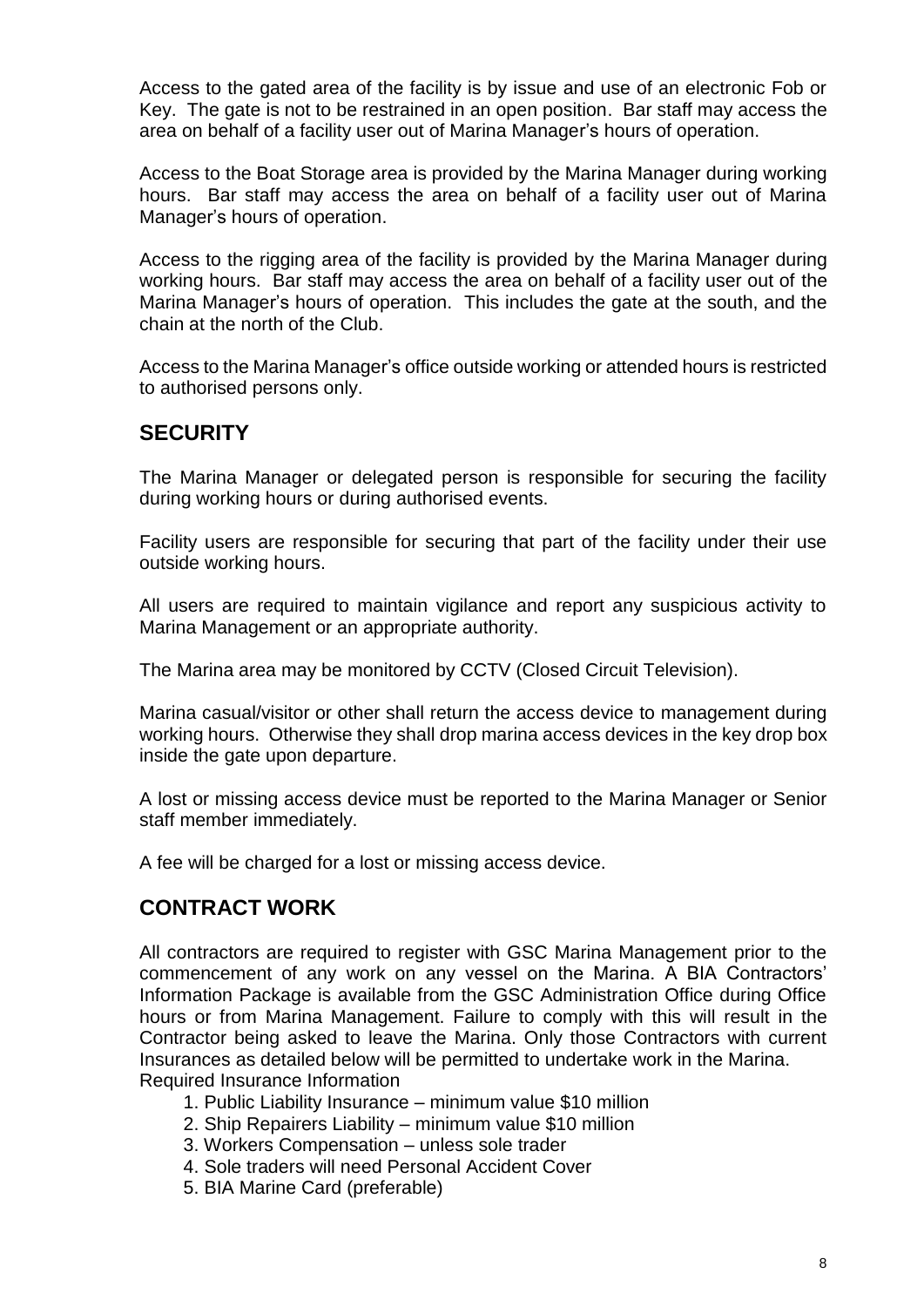All contractors shall contact Marina Management to apply for the Contractor Registration Agreement. Additional conditions relating to the following procedures are described in the Contractor Registration Agreement.

> Working at heights. Spills and leaks Explosive Power Tools Machine guarding Risk Assessment Developing a Safe Work Method Statement Confined space entry Diving **Electrical**  Hot work/welding Hazardous substances.

## **FUEL**

Fuelling of vessels on this facility shall comply with the Marina Managers requirements.

Facility users may not decant fuel or refuel vessels unless authorised by the Marina Manager.

Contractors shall contact the Marina Manager for approval prior to any fuelling process.

Once approved an area shall be designated for each fuelling process.

## **BOAT SHED**

Storage agreements are negotiated with the Marina Manager.

Rack storage facilities are allocated and subject to an agreement between the Club and the boat owner. The use of racks and other internal storage is determined by the Marina Manager.

All passageways shall remain free from obstruction and controlled by the Marina Manager.

Roller door/external access is determined by the Marina Manager.

#### **LAUNCHING & RETRIEVAL OF VESSELS**

A vessel may only be launched or retrieved with the authority of the Marina Manager. The Mariner Manager may delegate this authority.

The method of launching or beaching must be approved by the Marina Manager.

No person may occupy a vessel on a trolley or trailer during launch or retrieval.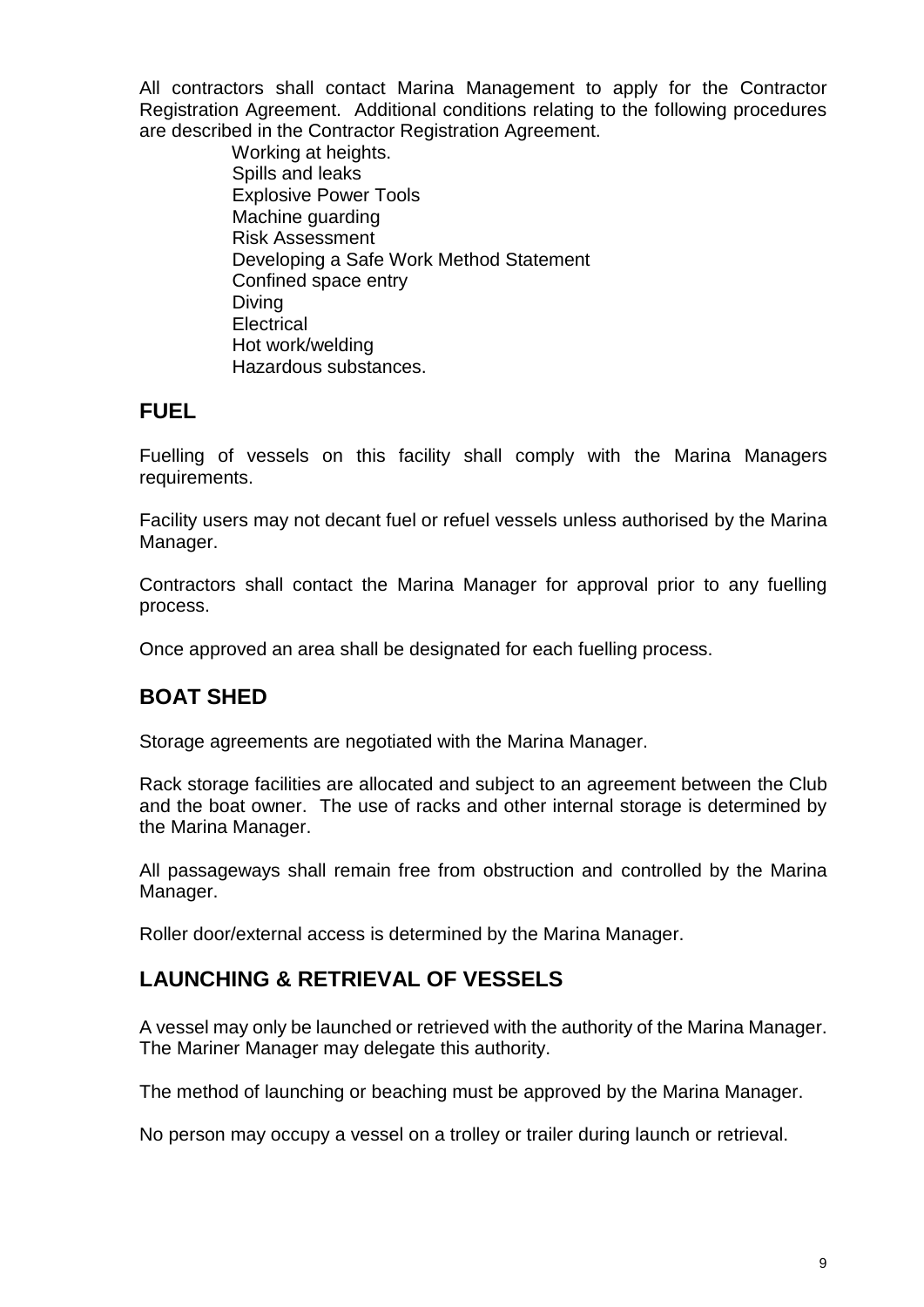## **NAVIGATION**

Facility users must comply to safe vessel handling and navigation whilst in and near the facility.

A speed limit of 4 knots is in place whilst in the marina.

Users shall comply to all Roads & Maritime regulatory notices.

#### **ENVIRONMENT PROTECTION/ WASTE**

Facility users are expected to recycle waste where appropriate. The facility provides appropriate waste bins for recycling and general waste.

All areas of the facility shall be the responsibility of the user. All waste shall be disposed of in the proper manner.

Should a waste container be full, the marina user shall dispose of the waste remote from the facility.

Oil products and drained oil filters, scrap metal (including anodes), batteries, acids and all other harmful waste must be taken off-site. Industrial waste must be disposed of per environmental legislation.

No facility user shall discharge toilets, oil, toxic/hazardous chemicals, spirits, inflammables or empty bilges or waste tanks in the Marina waters.

Facility users must be authorised by the Marina Manager to undertake any works or repairs including but not limited to:

- The sanding, scraping or grinding of timbers, metals and fibreglass, particularly on external surfaces.
- Painting of any nature.
- Use of chemicals on exterior surfaces other than bio degradable detergents.

#### **FIRE/EMERGENCY DEVICES**

Fire reels/hydrants or extinguishers are supplied for use in emergency fire situations only. Facility users shall not use these devices for any activity other than emergency fire suppression or rescue situations.

#### **CRANE**

Use and access of the Club crane is authorised by the Marina Manager.

The Marina Manager may authorise persons to use the crane. Only certified persons shall operate the crane.

The use of the crane is provided for;

- o Primarily the launching and retrieval of appropriate vessels.
- o Or other uses as determined or authorised by the Marina Manager.

External crane services must be approved by the Marina Manager.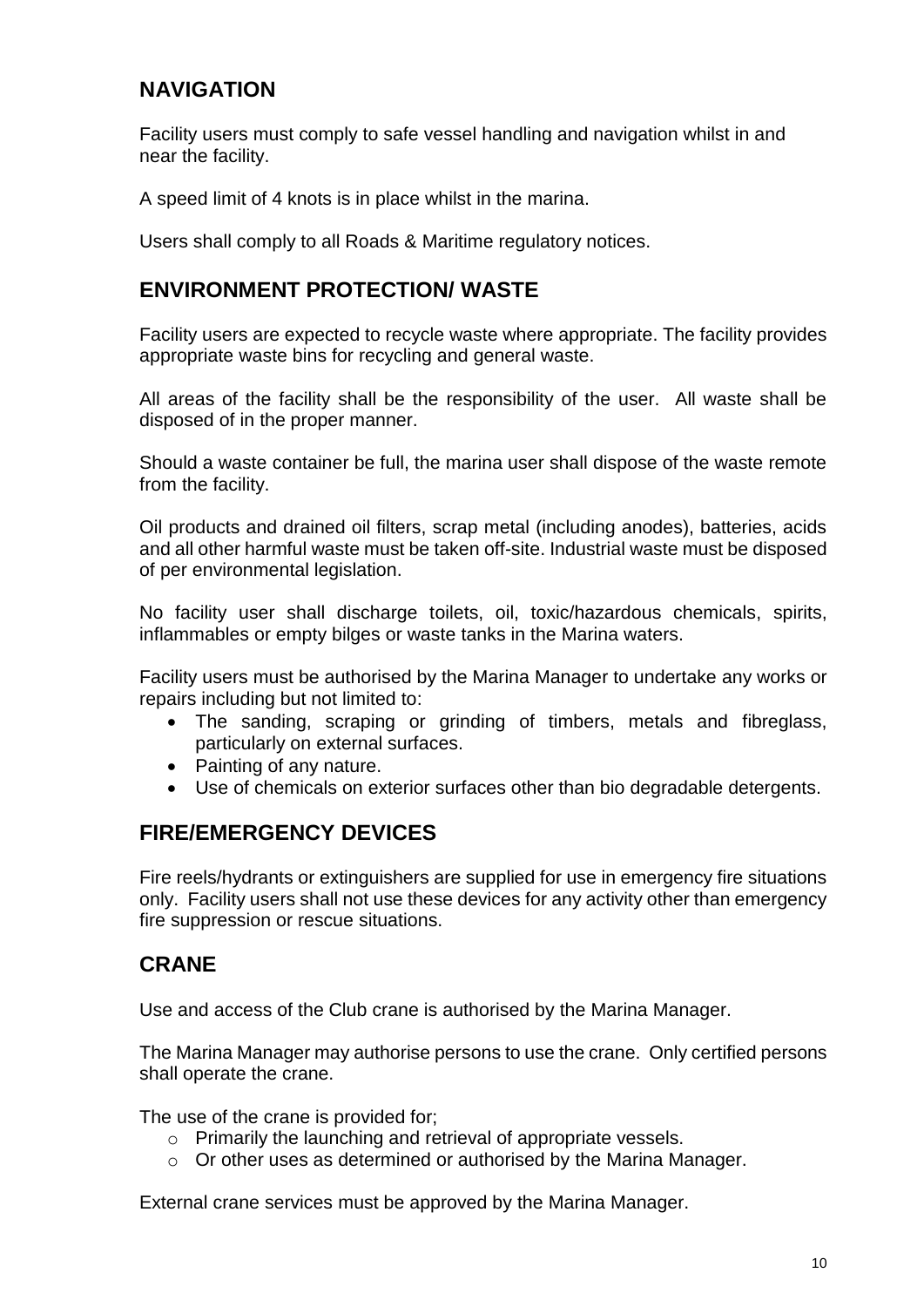## **PUMP OUT FACILITY**

The marina pump out facility is provided for authorised marina users.

The facility is for sewage tank pump out only.

The connections must comply to Club requirements and be of clam/cleat fitting.

Use of the system shall be metered.

The service is available during the Marina Manager's working hours only. Contact must be made with management prior to use.

## **MARINA TROLLEY/CART**

The marina trolleys are provided to assist facility users to move goods and chattels to and from berthed vessels.

Facility users are not to overload any trolley.

The trolleys are to be returned promptly after use to the assigned facility area.

No person or pet are to be conveyed in the marina trolleys.

#### **POWER**

Connection of vessels to the shore-based power supply shall comply with the following; -

- o The boat's low voltage electrical system and the supply lead for connection to the shore based power supply must comply with AS3004.
- o These requirements are in addition to the need for electrical systems on vessels to be certified as compliant with regulations and standards.
- o The electrical supply at the GSC Marina is 240 volts at 50Hz single phase supplied by socket outlets which will accommodate standard Australian plugs. Connection to the 240-volt single phase supply shall be via a 15amp 3-pin plug with an IP rating of IP56 (dust proof and weather proof to heavy seas force). Plug tops with an IP56 rating can be identified by the screwed locking ring – see the illustration below. The locking ring must be screwed to the socket outlet to provide the required protection. 3-pin plugs with a rating of less than IP56 are not permitted.



o Supply leads shall be heavy duty flexible cords (complying with AS/NZS 3191 or AS/NZS 5000.1) with a minimum current rating of 15 amps. The maximum length shall not exceed 25 metres. Supply leads used for connecting the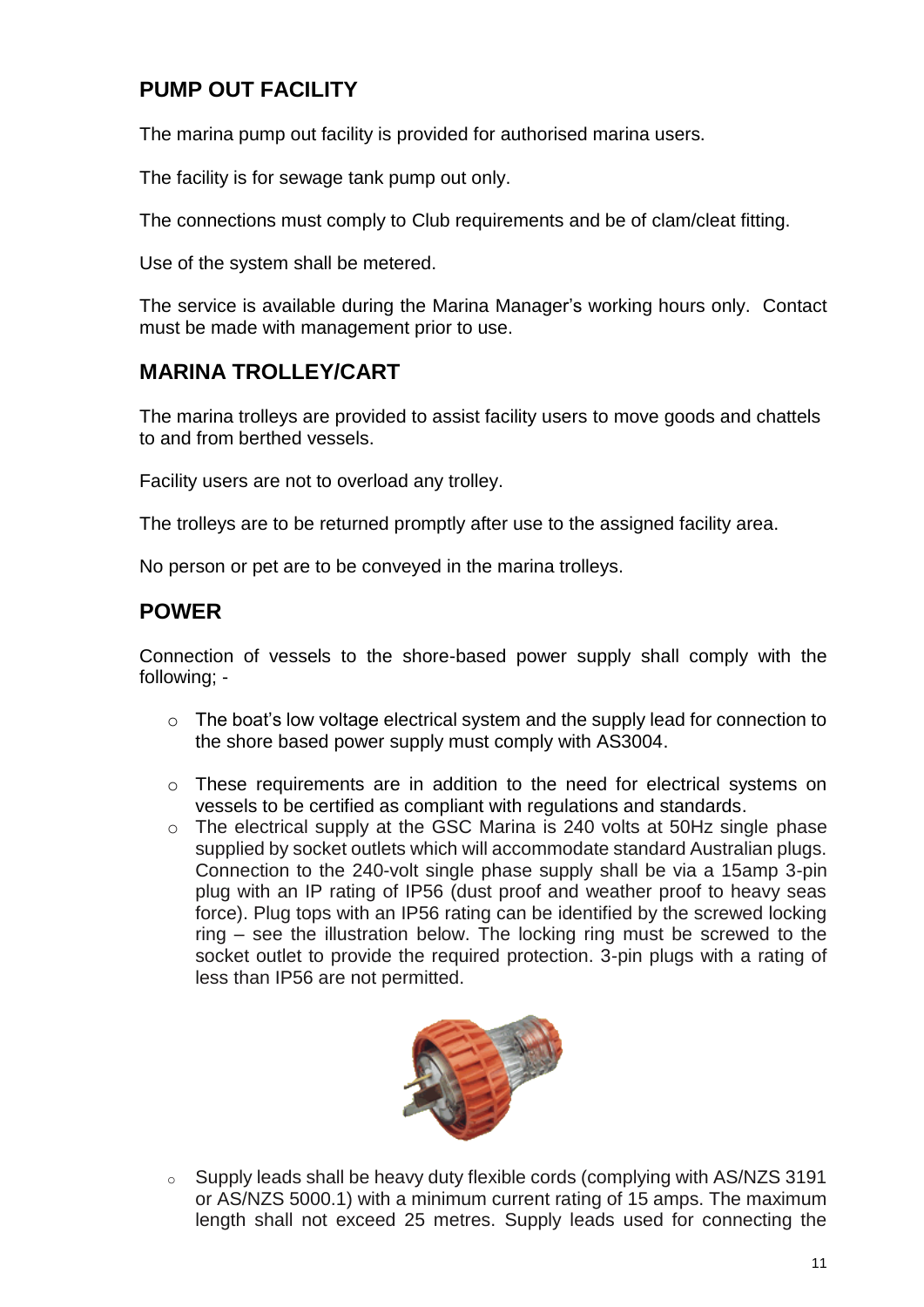vessel to the shore based electricity supply shall have a minimum current rating of 15 amps and comply with the requirements of AS3004. In addition, the supply lead shall be inspected and tested by a licensed electrical contractor, or other suitably qualified competent person as agreed to by the GSC Marina Manager, at intervals not exceeding 12 months. An inspection tag shall be fitted to the supply lead within 1 metre of the supply lead plug.

- o Precautions should be taken to prevent the supply lead from sagging or falling into the water and, particularly, to prevent either end of the supply lead falling into the water should it become disengaged.
- o Only 1 (ONE) supply lead is to be connected to any socket outlet. The use of double adaptors or power boards is prohibited without permission from the GSC Marina Office.
- o The supply lead should be in one length. However, if two leads are joined together they shall be connected using approved extension cord plugs & sockets with a minimum IP rating of IP56. Leads should not be used coiled as coiled leads generate heat and can damage the supply lead.

*Note: The entry of moisture and salt into the boat's appliance inlet may cause a hazard. Please examine carefully and clean before connecting to the facility electrical supply. It is dangerous for unskilled persons to attempt repairs or alterations. If any difficulty arises consult the Marina Manager or your licensed electrical contractor.*

Prior to leaving a mooring a facility user shall; -

- $\circ$  Ensure that the facility electricity supply is switched off and the supply lead is disconnected.
- o That the supply lead should be disconnected from the facility socket outlet first, and then from the boat's appliance inlet. Any cover that may be provided to protect the appliance inlet from the weather should be securely replaced.
- $\circ$  That the supply lead should be coiled up and stored in a dry location where it will not be damaged.

If the cord extension set is non-compliant with the above requirements the boat owner will be requested to make these compliant by a specific date. If after that date, the cord extension set is still non-compliant it will be disconnected from the shore supply. If a cord extension set is found to be dangerous the GSC Marina staff will immediately disconnect the extension cord set from the shore supply.

#### **WATER**

All water connections from the facility to a vessel shall be monitored by a responsible person during use.

Water connections and hoses will be leak proof and secure.

Facility users shall abide by any water restrictions applicable.

Hoses will be provided to rigging and hardstand areas by the Club. The last user of these hoses shall ensure proper storage.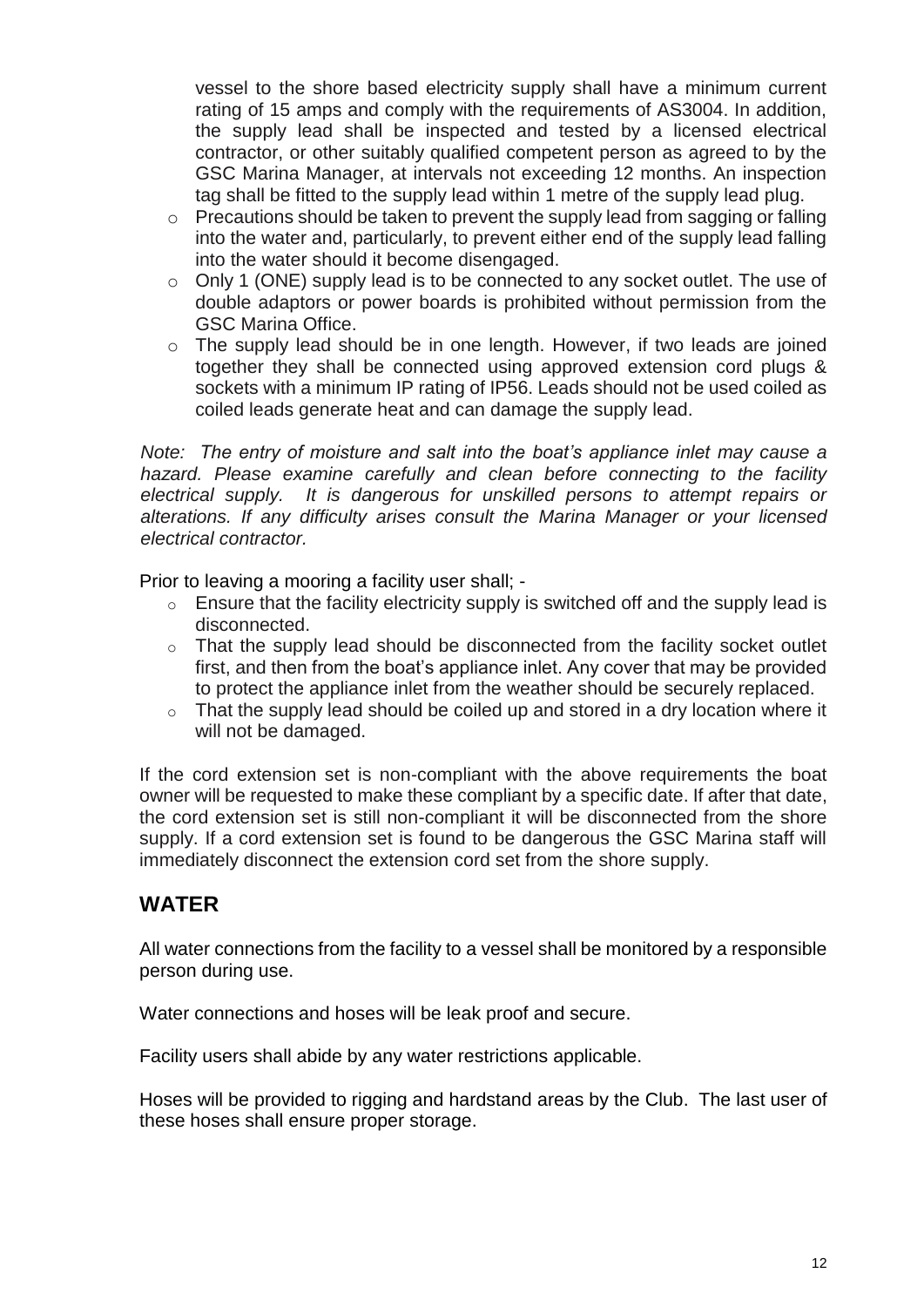## **SHOWER/TOILET FACILITIES**

Authorised facility users may access and use the lower level Club shower and toilet facilities.

## **PETS**

All pets are to be properly controlled and under responsible supervision whilst on the facility.

Pet waste is to be removed from the facility by the responsible supervisor as soon as practical and so as not to cause distress to any other user.

Pets are not permitted in the boat storage area.

Pets are not permitted in the Marina Manager's office.

Guide dogs are permitted for visually impaired users.

## **SPONSORED ACTIVITIES**

All sponsored activities shall comply to the Marina Manager's requests. Management may request documentation of policy/guidelines relevant to the activity.

The Marina Manager shall ensure there is no conflict between Marina and Club sponsorship activities.

The Marina Manager is responsible for the display of flags, signage or other sponsorship display material upon the facility.

The Marina Manager may delegate or authorise persons for various activities under these regulations relevant to the sponsored activity and use of the facility.

#### **STRUCTURE**

No modification to the facility shall be undertaken by any marina user.

Modification or enhancement requests shall be submitted to the Marina Manager for consideration.

#### **HEALTH AND SAFETY**

Facility users shall obey signage placed on the facility by management.

Facility users shall wear appropriate PPC for using facility areas.

Facility users shall obey any Safe Work Guideline or the Club Policy for the area in use at the time.

Facility users shall wear appropriate footwear for the area of the facility being used.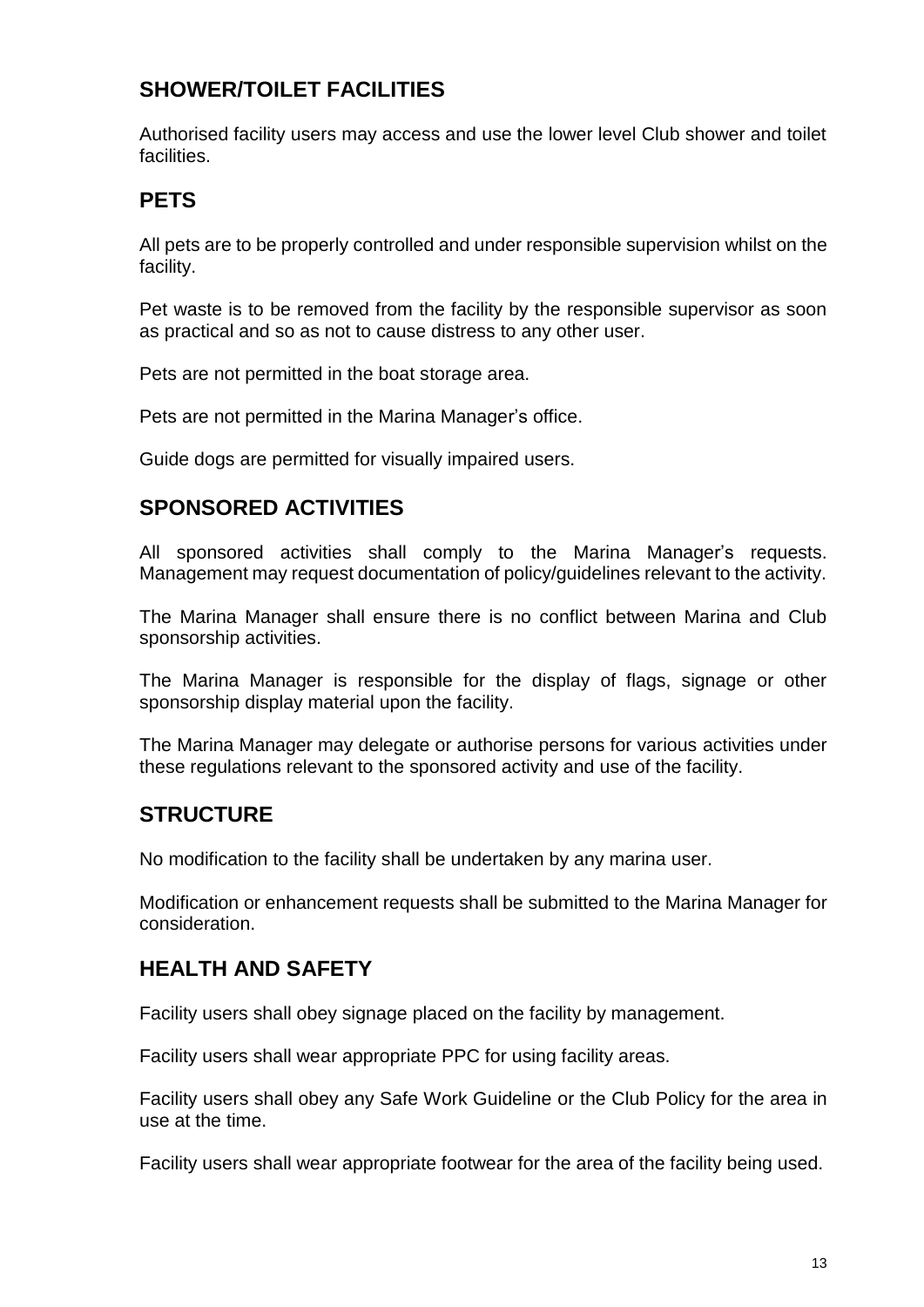Facility users should be aware of the guidelines for severe weather incidents, fire incidents or other emergency incidents.

Motorised or wheeled disability devices such as wheel chairs, scooters and walking frames are permitted for users requiring such devices.

Any injury shall be reported to management immediately.

## **DAMAGE**

Any damage to the facility or other property within the facility by a user shall be reported immediately to management.

Marina users are responsible for any damages incurred to the structure, piles, or other property caused by their vessel or equipment attached to their vessel. Property damaged by a contractor or individual will be repaired at that person's expense.

The Marina user shall be solely liable for the care and protection of his/her vessel, its fittings, accessories and contents and for any loss or damage of any nature whatsoever to the vessel, its fittings, accessories and contents.

#### **BEHAVIOUR**

Facility users shall keep noise to a minimum and use discretion in operating sound and lighting equipment to cause the minimum amount of annoyance to others.

Facility users shall not use offensive language, or display offensive/lewd behaviour or actions to the annoyance of others.

No flares or other pyrotechnic devices are to be used on the facility without the permission of the Marina Manager or delegated person.

No banners, flags, promotional or sale items contrary to Club management, sponsorship or code of conduct shall be flown or displayed on any vessel, rigging or structure.

Facility users shall keep the security gate closed.

Swimming, fishing, running, diving (except cleaning of hulls) within the marina is prohibited.

No skate boards/scooters/bicycles, motorised transport devices or other devices of the like are to be used on the facility.

Facility users shall comply to all signage placed by management on the facility.

It is the sole responsibility of each marina user to maintain currency of any policy/regulation amendment.

Any facility user breaching these regulations shall be reported to the Board immediately.

The Marina Manager, a Club Executive Board member or the Club Captain have the authority to have a person/s in breach of these regulations removed from the facility.